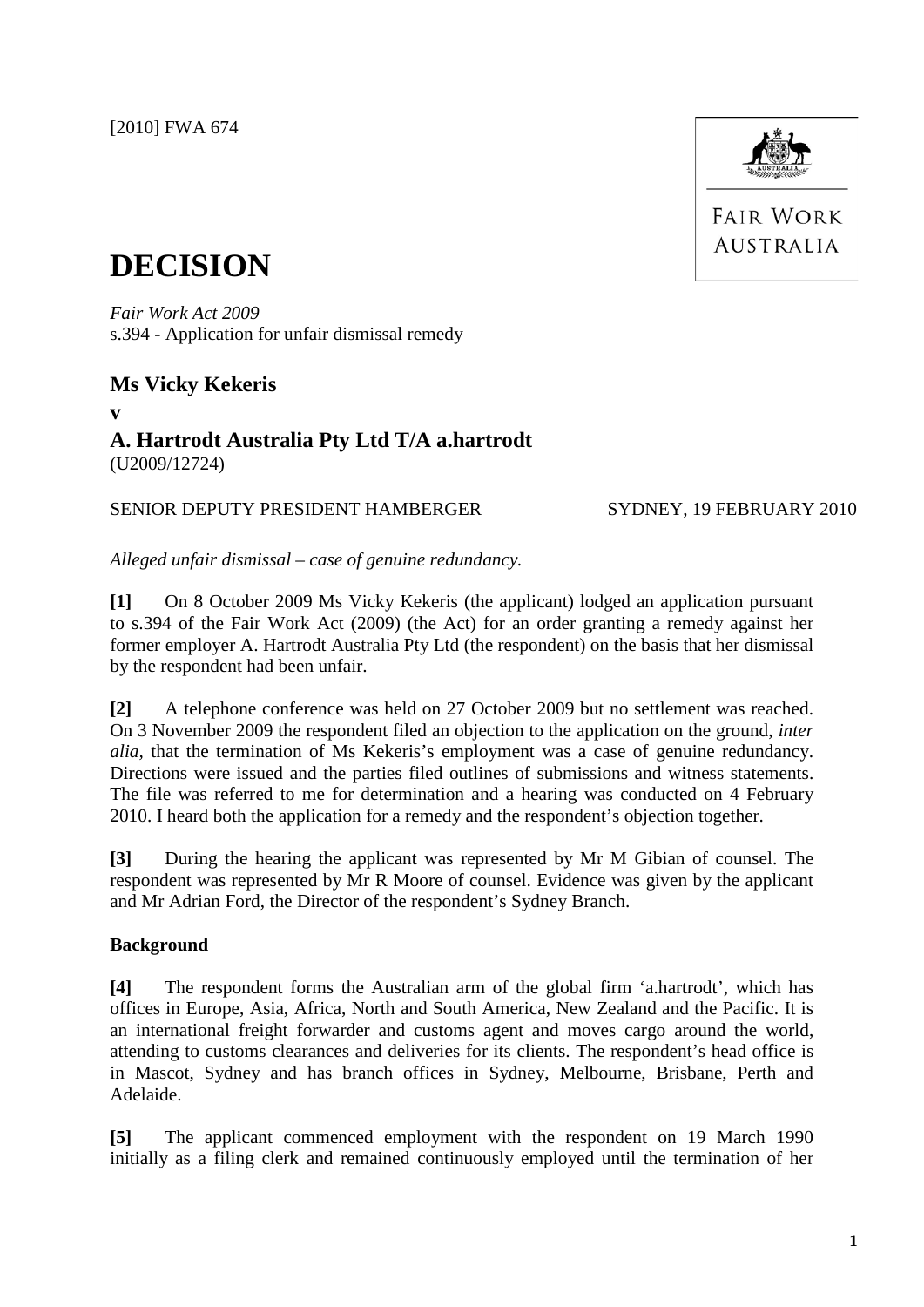employment on 30 September 2009. From around 2005, the applicant held the position of Export/Import Seafreight Supervisor.

**[6]** During 2008 the respondent decided to introduce a 'New Forwarding System' (NFS) using software known as Cargowise. The installation of Cargowise at the Sydney branch of the respondent commenced in about April 2009.

**[7]** In his oral evidence Mr Ford described some of the benefits of the NFS:

"…we can take a shipment from order control, through web tracker, right through the system to our overseas office and then bring the shipment back, showing full visibility to the client. The new system has an ability that once that information is entered into the system it cascades through all the modules, through to the customs module, the order control module, the web tracking module. It means that we don't have to re-input information because of this cascading effect. The system on the import and the export side is very similar in its screens so it gives us flexibility with operators if we have a shortage in one area or an overload in another area. When we get to the customs side, the cascading of the information allows us to better process our customs work because there's not the re-entry of information, there's this cascading. When we get to the quoting side of the system we do our quotes within the NFS. The quotes have a cascading effect right down to job level so that we again get the benefit that (1) we're going to charge correctly what we've quoted; (2) the  $-$  it will not be reliant on the individual operator to go and try and find the quote and come back. The reporting functionality in the new system, there is a great deal of reports that we're able to access for clients depending on what sort of information they want. There's a lot of reports that we can access to allow us to manage our business. We're able to give the clients a window into the system so that they can come in and extract automatically their invoices. They can extract automatically the statements. They can extract documentation that they give us. So we retain their records for them in that sense. That's a brief overview."

**[8]** As 2009 progressed, Mr Ford had meetings with his managers to discuss how the business should be restructured "*so that the structure would fit together with the NFS and its capabilities"*. <sup>2</sup> By early July Mr Ford had, in consultation with his managers, determined that three teams should be established: 'import', 'export' and 'customs' teams, each under the supervision of a designated team leader. $3$ 

**[9]** Mr Ford, during his oral evidence, explained that the greater functionality of the NFS meant that the Branch could "*do more with less".* Whereas previously there had been six separate departments: customs, air and sea; import, air and sea; export, air and sea – with four supervisors in charge "*the functionality and the cascading nature of the information within the system allows me to reduce my teams and get more out of them in essence.*" 4

<sup>&</sup>lt;sup>1</sup> Transcript PN844

<sup>2</sup> Exhibit H1, paragraph 24

<sup>&</sup>lt;sup>3</sup> Exhibit H2, paragraph 7

<span id="page-1-0"></span><sup>4</sup> Transcript PN870-872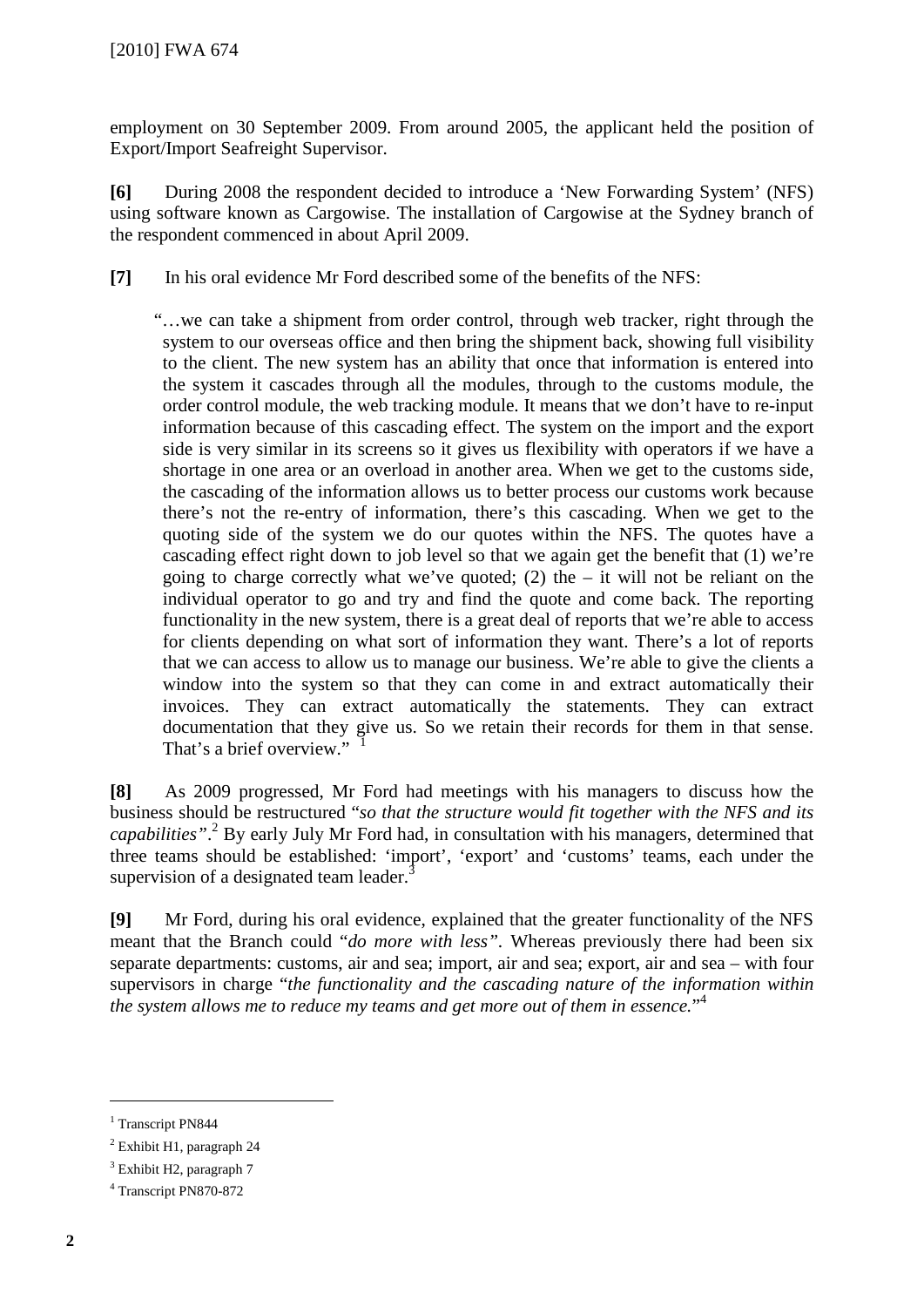**[10]** According to Mr Ford's evidence, he discussed the proposed team structure with the Managing Director of the respondent, Mr Haarhaus. The latter gave his 'in principle' agreement to the introduction of the proposed team structure within the Sydney Branch.

**[11]** Prior to the introduction of the new team structure, there were four supervisors in the Sydney Branch: the applicant in the current matter, Ms Kekeris (supervisor of sea freight import and export); Ms Tzirkas (supervisor of customs sea freight deliveries and invoicing); Mr Kelly (supervisor of customs clearance) and Mr Ali (supervisor of air freight import and export).

**[12]** At the end of August 2009, Mr Ford and his operational managers had a meeting with Mr Haarhaus where the introduction of the new team structure was discussed<sup>5</sup>. Following this meeting Mr Haarhaus developed a Power Point presentation<sup>6</sup>. The presentation was headed 'Cargo Wise EDI – Restructuring (Brisbane, Melbourne, Sydney) and was relevant to the structures in each of those offices. Amongst the objectives listed in the presentation were:

- To implement the NFS in the best possible and most efficient way;
- To be in a position to offer a 'state of the art' software to our own staff but also to our own customers;
- To automate more processes like invoicing, rating and statistics;
- To create more flexible positions by providing cross training to our staff;
- To achieve cost reductions;
- To 'streamline' decision and responsibility processes;
- To achieve identical/near identical structures in all three branches.

**[13]** The presentation proposed, amongst other things, reducing the number of departments and reducing the number of managerial/supervisory roles. Under the Branch Manager and Operations Manager this meant replacing the existing supervisor positions with three positions: Teamleader Export, Teamleader Inward, and Teamleader Customs Clearance, each with their own teams reporting to them. The implementation phase included defining the final structure for each branch – "*keeping in mind to have a clear and (near) identical structure in all three branches".*

**[14]** Mr Ford's evidence is that in or about mid-September 2009 it was decided to introduce the new structure in the Sydney office on 1 October  $2009<sup>7</sup>$ . According to Mr Ford this meant that:

"Only three team leaders were required, where there were previously four supervisors. One position was therefore redundant."<sup>8</sup>

 $<sup>5</sup>$  Exhibit H2, paragraph 13</sup>

<sup>6</sup> Exhibit H1, attachment D

<sup>7</sup> Exhibit H2, paragraph 14

<sup>8</sup> Exhibit H1 paragraph 31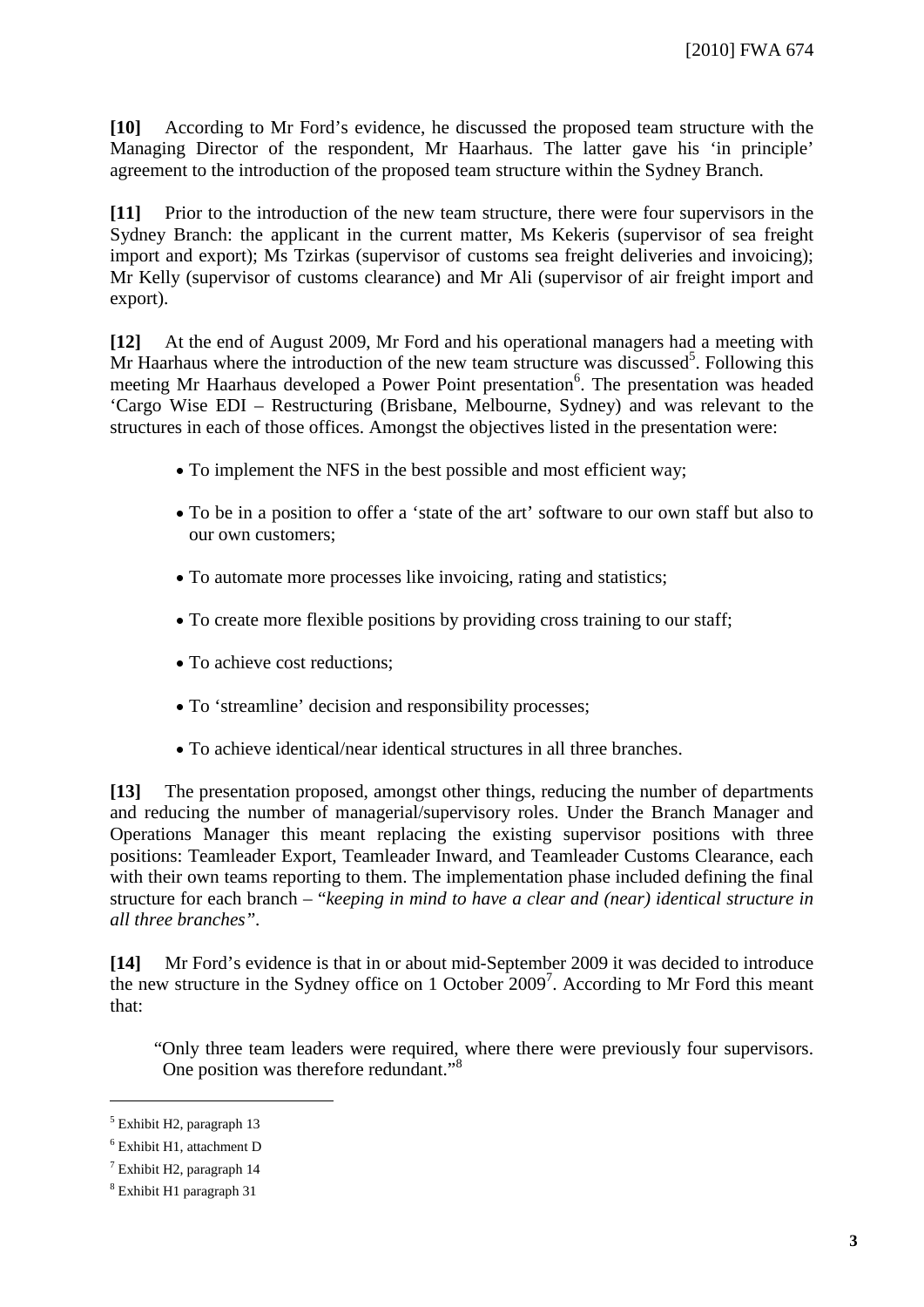**[15]** According to his evidence, Mr Ford then had to decide who of the existing supervisors would be retained in the new team leader positions. He decided that Mr Kelly was to be retained in the new 'customs' team leader position given his possession of a customs licence "*and the satisfactory manner in which he had discharged his prior duties in the customs area."<sup>9</sup>* The issue, according to Mr Ford, then became which of Ms Tzirkas, Ms Kekeris and Mr Ali would fill the import and export team leader positions. He developed a list of factors and assessed the abilities of each of the three supervisors against each factor. Mr Ali came out the highest of the three, then Ms Tzirkas and then Ms Kekeris.<sup>10</sup>

**[16]** Mr Ford spoke to Ms Kekeris on 30 September 2009 and told her that she had been made redundant. According to Mr Ford's evidence:

"Prior to the decision to terminate Ms Kekeris, I considered whether she could be redeployed but decided that she could not. The only possible redeployment after my appointment of employees to the 'team leader' roles was to a lower paying position. I would have had to displace a lower-level employee in order to do this. I held the view that Ms Kekeris would not have accepted a position on lower pay within the Sydney Branch Office."<sup>11</sup>

### **Consideration**

**[17]** S.385 of the Act states that:

"A person has been *unfairly dismissed* if FWA is satisfied that:

(a) the person has been dismissed; and

(b) the dismissal was harsh, unjust or unreasonable; and

(c) the dismissal was not consistent with the Small Business Fair Dismissal Code; and

(d) the dismissal was not a case of genuine redundancy.

Note: For the definition of consistent with the Small Business Fair Dismissal Code: see section 388."

**[18]** In this matter it is not in contention that the applicant was dismissed, nor is there any suggestion that the employer is subject to the Small Business Fair Dismissal Code. However, as noted above, the respondent claims that the dismissal was 'a case of genuine redundancy'. This is not a jurisdictional issue as such – rather the issue of whether the dismissal was harsh, unjust or unreasonable' only arises if it was not a case of genuine redundancy. S.396 (d) requires that FWA decide whether a dismissal was a case of genuine redundancy before considering the merits of an application. Accordingly I now turn to deal with this issue.

 <sup>9</sup> Exhibit H2, paragraph 15

<sup>10</sup> Exhibit H2 paragraphs 15-20

 $11$  Exhibit H2 paragraph 25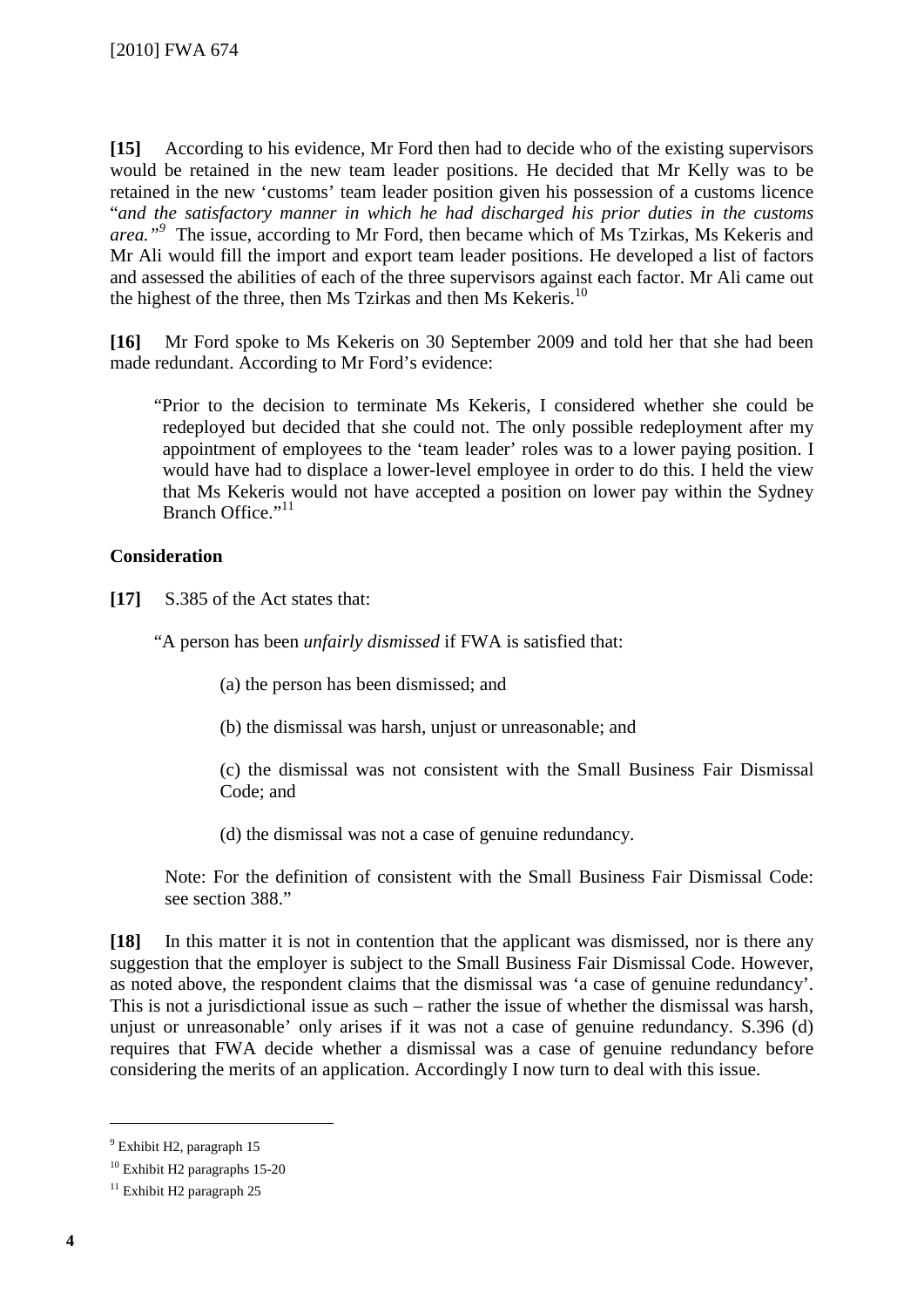**[19]** S.389 of the Act states that:

"(1) A person's dismissal was a case of *genuine redundancy* if:

(a) the person's employer no longer required the person's job to be performed by anyone because of changes in the operational requirements of the employer's enterprise; and

(b) the employer has complied with any obligation in a modern award or enterprise agreement that applied to the employment to consult about the redundancy.

(2) A person's dismissal was not a case of *genuine redundancy* if it would have been reasonable in all the circumstances for the person to be redeployed within:

- (a) the employer's enterprise; or
- (b) the enterprise of an associated entity of the employer."

**[20]** Ms Kekeris's employment was not subject to an enterprise agreement, nor of course was it covered by a modern award as the dismissal occurred before 1 January 2010. Accordingly there were no obligations of the type referred to in s.389 (1) (b). The only issues to be determined therefore are:

- 1. whether the respondent no longer required the applicant's job to be performed by anyone because of changes in the operational requirements of the respondent's enterprise; and
- 2. whether it would have been reasonable in all the circumstances for the applicant to be redeployed either within the respondent's enterprise or the enterprise of an associated entity of the respondent.

**[21]** The evidentiary onus is on the respondent to establish, on the balance of responsibilities, its contention that the dismissal was a case of genuine redundancy. In other words the respondent must demonstrate **both** that it no longer required Ms Kekeris's job to be performed by anyone because of changes in its operational requirements and that it was not reasonable in all the circumstances to redeploy Ms Kekeris.

**[22]** The Explanatory Memorandum provides some additional guidance on how these provisions are to be interpreted.

**[23]** It states at paragraph 1548:

"The following are possible examples of a change in the operational requirements of an enterprise:

• a machine is now available to do the job performed by the employee;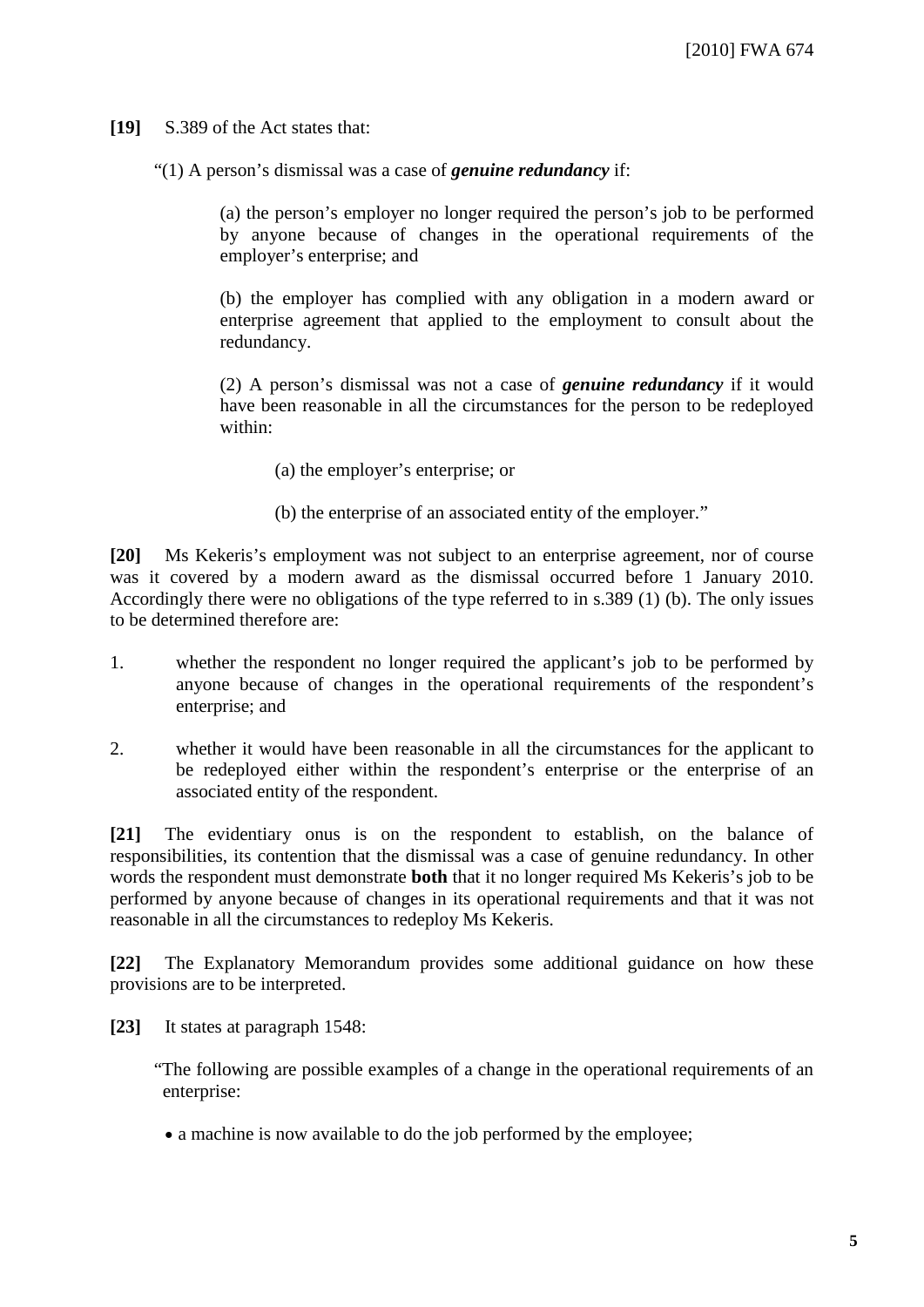- the employer's business is experiencing a downturn and therefore the employer only needs three people to do a particular task or duty instead of five; or
	- the employer is restructuring their business to improve efficiency and the tasks done by a particular employee are distributed between several other employees and therefore the person's job no longer exists."
- **[24]** At paragraph 1552 it states

"There may be many reasons why it would not be reasonable for a person to be redeployed. For instance, the employer could be a small business employer where there is no opportunity for redeployment or there may be no positions available for which the employee has suitable qualifications or experience."

**[25]** Paragraph 1553 states:

"Whether a dismissal is a genuine redundancy does not go to the process for selecting individual employees for redundancy. However, if the reason a person is selected for redundancy is one of the prohibited reasons covered by the general protections in Part 3-1 then the person will be able to bring an action under that Part in relation to the dismissal."

**[26]** In relation to the current matter I am satisfied on the basis of the evidence of Mr Ford that the restructure of the supervisory team took place because of 'genuine operational requirements' associated with the introduction of the NFS. The applicant's representative, Mr Gibian, did not contest that four supervisory team leader positions had been replaced by three team leader positions. However, on the basis of an analysis of the relevant position descriptions both before and after the restructure Mr Gibian contended:

"when one looks at it there were two positions dealing with air freight and sea freight, import and export, just divvyed up in a slightly different way, and one position dealing with customs".<sup>12</sup>

**[27]** When one looks at the specific duties performed by the applicant prior to her termination they have much in common with those of two of the positions in the new structure. The test is not however whether the duties survive. Paragraph 1548 of the explanatory memorandum makes clear that it can still be a 'genuine redundancy' where the duties of a previous job persist but are redistributed to other positions. The test is whether the job previously performed by the applicant still exists. The evidence clearly discloses that none of the supervisory positions that existed prior to the restructure survived. In particular, the applicant's job of supervisor of sea freight import and export no longer exists.

**[28]** Having found that the respondent no longer required the applicant's job to be performed by anyone because of changes in the respondent's operational requirements I must consider whether it would have been reasonable in all the circumstances for the applicant to be redeployed either within the respondent's enterprise or the enterprise of an associated entity of the respondent.

<sup>&</sup>lt;sup>12</sup> Transcript PN1483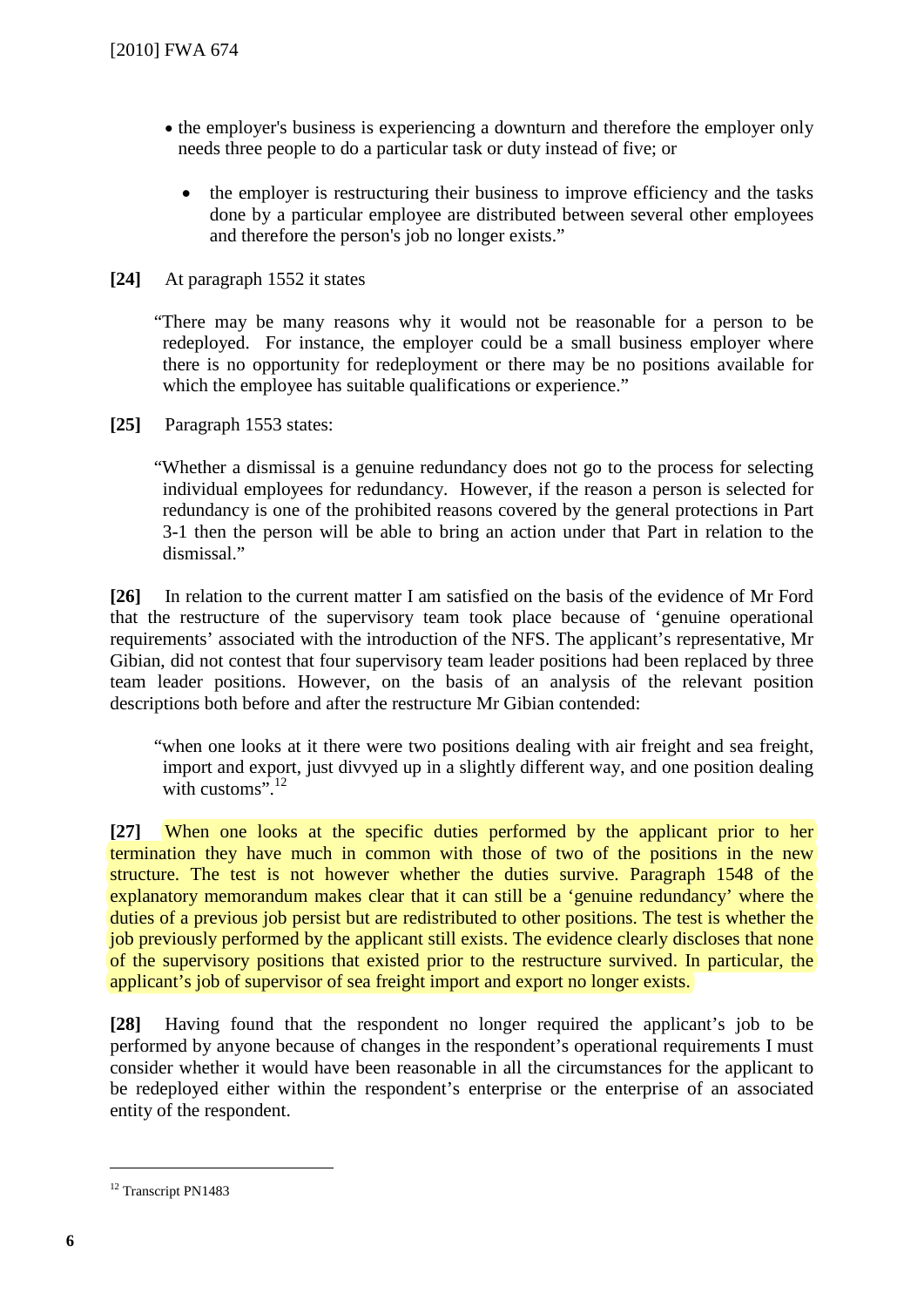**[29]** It is clear from the applicant's cross examination that the only positions she would have considered being redeployed to were the import or export team leader positions<sup>13</sup>. There is no evidence that there were any other positions that the applicant could have been redeployed into. However as a result of the restructure these positions had been filled by Ms Tzirkas and Mr Ali. To argue that the applicant should have been redeployed into either of these two positions amounts to contending that it should have been one or other of those two who should have been made redundant rather than the applicant. However, as is clear from the explanatory memorandum, the process for selecting which employee is to be made redundant is not relevant to determining whether a dismissal is a case of 'genuine redundancy'.

**[30]** The termination of the applicant's employment was a case of genuine redundancy. Her application is therefore dismissed.

### SENIOR DEPUTY PRESIDENT

*Appearances*:

*Mr M Gibian* of counsel, for the applicant

*Mr R Moore* of counsel, for the respondent

*Hearing details:*

**SYDNEY** 2010 4 February 5 February

### **Decision Summary**

TERMINATION OF EMPLOYMENT – genuine redundancy – restructure – s394 Fair Work Act 2009 – terminated following restructure – could not be redeployed –position no longer exists – genuine redundancy – application dismissed.

<sup>&</sup>lt;sup>13</sup> For example, at transcript PN573